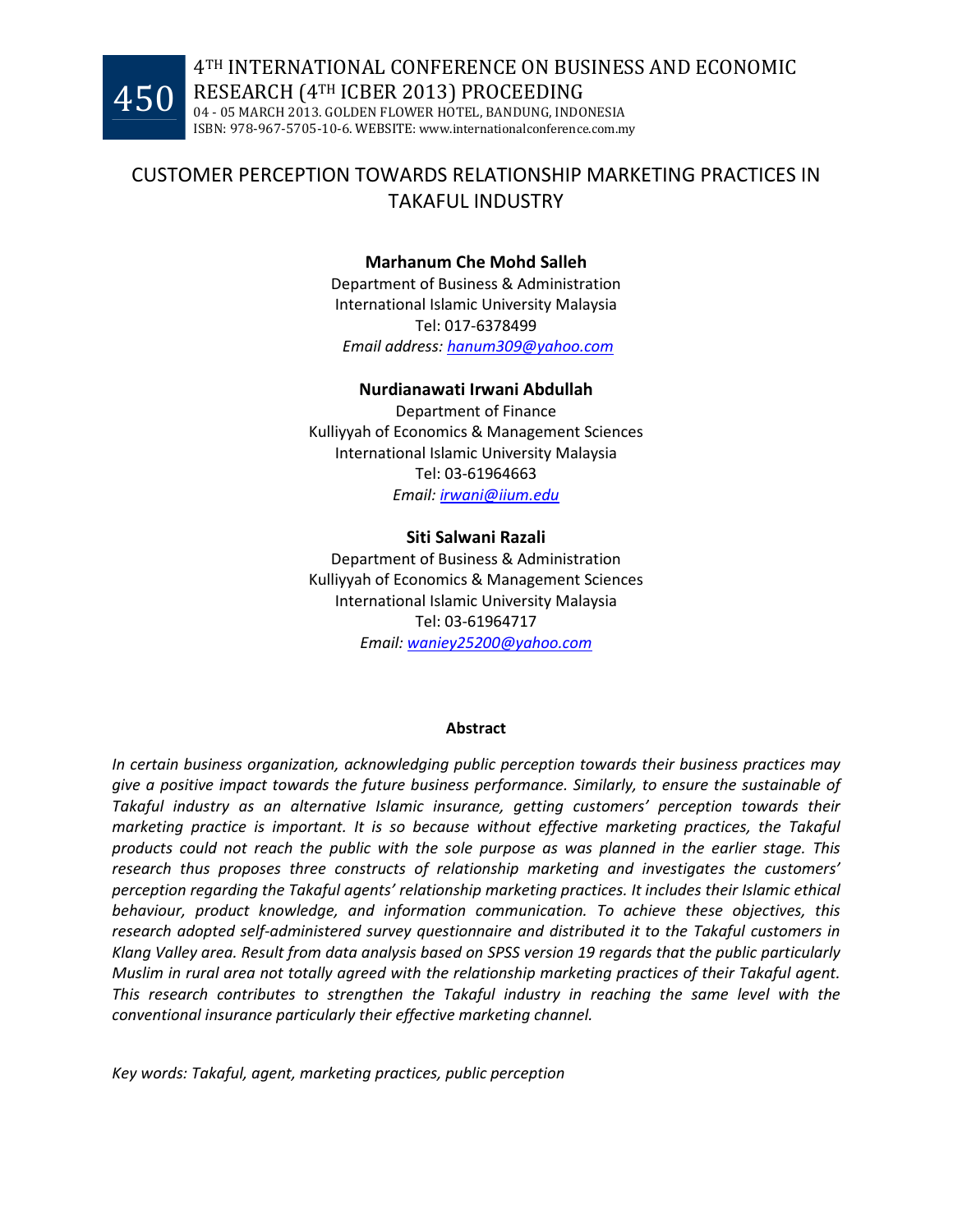

----------------------------------------------------------------------------------------------------------------

### **1. Introduction**

Generally, as reported by Bank Negara Malaysia, there are five channels of marketing in the Malaysian Takaful industry which are direct marketing, agency force, bancaTakaful, brokers, and other channel. The two most beneficial distribution channels as experienced by the industry are through agency and banks (Bancatakaful). It was recorded in 2005 that Bancatakaful contributed 20.4% of the Takaful contribution and at the same time the agency force contributed about 19.3% (Bank Negara Malaysia, 2005). Both channels of marketing basically utilise marketing personnel to approach the public. This indicates that the industry still needs human capital or marketing agents to attract public's attention. This is proven via a study by Hairul Azlan, Saiful Azhar, and Hafiz Majdi (2004) and Htay and Hanna (2012) that the agency system is the most beneficial model for the operators and customers.

 Existing researches on the other hand have put exhausted efforts in comparing Takaful with conventional insurance. For the most part, marketing practices of the Takaful industry have mirrored the practices of conventional insurance operators. Perhaps Takaful agents overtly focus on selling Takaful products and services rather than promoting the Takaful objectives. That is the aim of this research; to explore the Takaful agents' relationship marketing practices from the perspective of their customers which would enhance the customer future behaviour. In short, it is structured in the following manner; after the introduction, there is a review on related literatures. It is covered the definition on relationship marketing, the importance of relationship marketing practices in Takaful industry, differences between transaction-based and relationship-based marketing, and measure of relationship marketing in this research. Later, this research presents the methodology adopted to achieve the research objectives, the overall results, and the finally the conclusion. The research ends with the discussion on future research possibility together with the limitation of this research.

#### 2. Literature review

### 2.1 Relationship Marketing

The definitions of relationship marketing were vary among researchers and appear to be without end until the recent decade (Blois, 1996). The most prominent definition is given by Morgan and Hunt (1994: p. 20) who express relationship marketing as "establishing, developing and maintaining successful relational exchanges". In this context, Kotler (1991: p. 7) illustrates an exchange as "the act of obtaining a desired product from someone by offering something in return". Meanwhile Berry (2002: p. 61)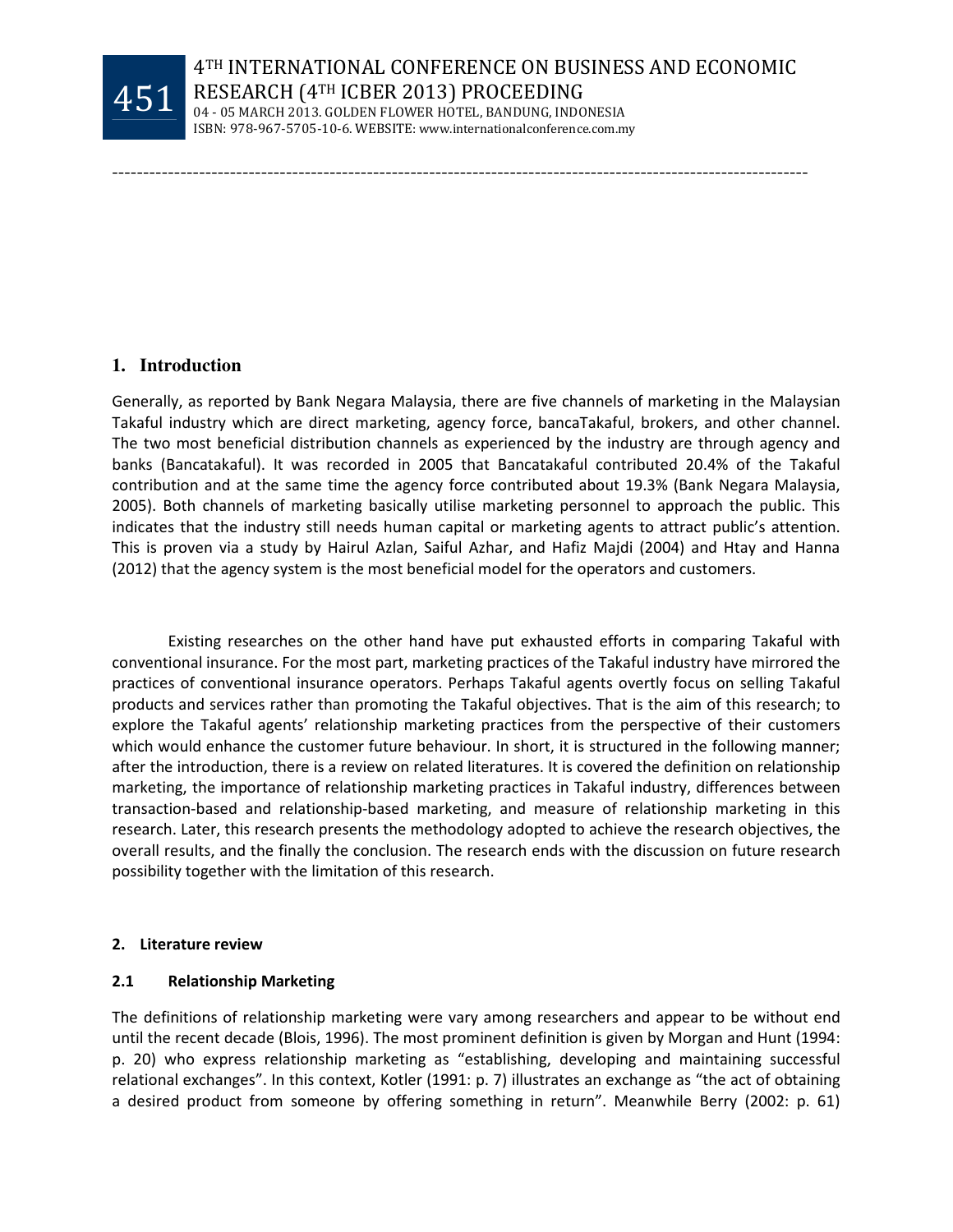

describes relationship marketing as "the process of attracting, maintaining, and enhancing relationships with the key people". It can be said that the aim of relationship marketing in the context of business is to create and enhance relationship with other parties including customers, suppliers, and the other stakeholders.

 Accordingly, it can be achieved based on three pillars which are marketing, customer service, and quality (Eiriz &Wilson, 2006). In terms of duration, the effects and benefits of relationship marketing exceed the actual period of collaboration between the parties (So, 2007; Murphy et al., 2007; Boone & Kurtz, 2004). It thus, ensures the future retention of customers (Shamsudin et al., 2010; So, 2007). This is parallel with the majority of marketing researchers who has acknowledged that the main target of relationship marketing is to ensure customer retention (Hennig-Thurau & Klee, 1997; Thomas, Blattberg, & Fox, 2004; So, 2007; Shamsudin et. al, 2010).

# 2.2 The importance of relationship marketing practices in Takaful industry

While most businesses focus on building good relationships with their customers, not all customers are inclined toward building relationships with business entities. This differs from financial services like insurance or Takaful industry that offer intangible services and complicated products that require a business intermediary or consultant to explain to customers their products and services. Such a predicament emphasises the responsibility of the sales agents as a consultant. In the Takaful industry, the relationship between agents and their customers is automatically developed because the agent's role to market the products together with their knowledge need them to interact and communicate with customers which at the end may generate good or poor relationship.

 Many researchers studying the financial industry have amply demonstrated how relationship marketing significantly generates customer commitment, loyalty, retention, trust, and other positive outcomes. For example, a study in the Malaysian banking industry by Shamsudin, Kassim, Hassan, & Johari (2010) revealed that relationship marketing can enhance customer satisfaction and brand loyalty. Meanwhile Maznah and Mohd Noor (2010) also emphasized that relationship marketing is not only to attract customers but to maintain the existing customers. Furthermore, Bugel, Buunk, & Verhoef (2010) who studied five different sectors namely the banking industry, health insurance, supermarket, mobile telecom providers and the automotive industry has revealed that enhance customer satisfaction and building close relationship with them would generate their commitment and loyalty to company.

# **2.3 Differences between Transaction-based and Relationship-based Marketing**

Traditionally, marketing activities are based upon transaction-based marketing. Among the major factors motivating the transformation from transaction-based marketing to relationship marketing is the idea that retaining customers is far more profitable than losing them (Berry, 2007; Boone and Kurtz, 2004). It has been proven that 5% increase in customer retention will generate 80% of a firm's profit (Boone and Kurtz, 2004). Based on the nature of transaction-based marketing, which is generally characterised as being solely focused on sales, the lack of customer consideration makes it difficult to retain customers in the future. Based on this revelation, relationship-based marketing entered the marketing scene in order to enhance sales through beneficial long-term partnerships between both parties (sellers and buyers).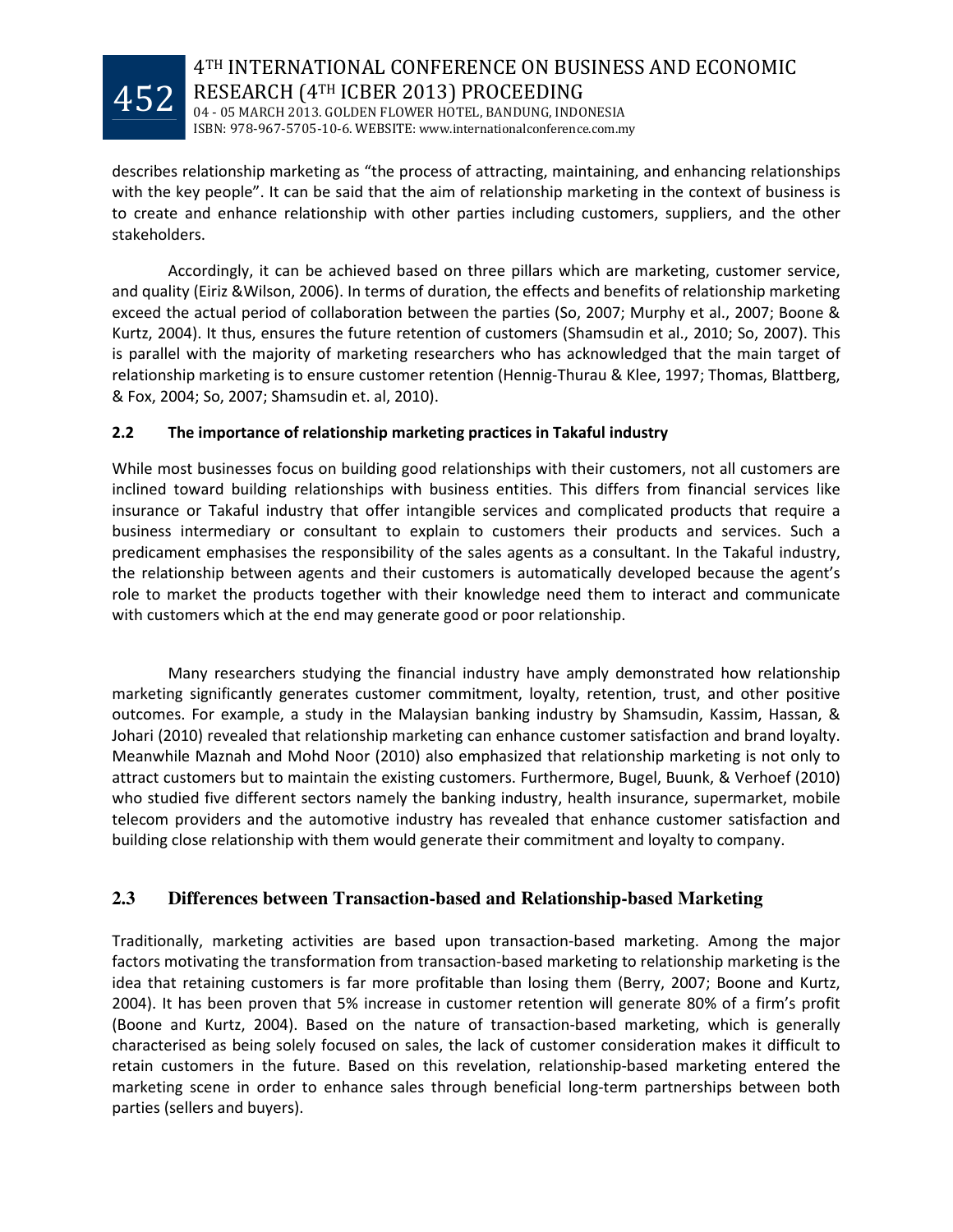

04 - 05 MARCH 2013. GOLDEN FLOWER HOTEL, BANDUNG, INDONESIA ISBN: 978-967-5705-10-6. WEBSITE: www.internationalconference.com.my

There are three continuums entailed in the buyer-seller relationship. The first level of relationship marketing efforts focuses on the financial aspects so as to attract the customer. The second level nurtures social interaction wherein the seller focuses on customer services and communication as a key marketing strategy. In the third and final stage, interdependent partnerships are formed whereby both parties forge a strong business partnership (Berry, 1995; Boone and Kurtz, 2004).

Table 1 in the next page compares between transaction-based marketing and relationship-based marketing. It can be observed that the objective of transaction-based marketing is only to satisfy the customer by selling goods or services contrary to relationship-based marketing which aims to create value via customer integration. Relationship-based marketing aims to generate frequent long-term customer contact in addition to focusing on quality of customer service. Consequently, it is clear that as a new approach to traditional marketing, relationship marketing has a high potential of achieving strong seller-buyer relationships together with a high commitment to the trust and satisfaction of both parties.

In regards to maintaining continuous healthy relations between agents and clients, Takala and Uusitalo (1996) conclude their review on the philosophy of RM as essentially resting on communication. In addition to this, they explain that since relationships imply dependence and commitment, mutual trust must be a main factor in long-term relations which necessarily involves keeping the promises made. Ultimately, the crux of the matter is defined by the objectives of the seller. The seller's objectives ultimately determine the type and form of agent-customer relations.

| <b>Transaction-based marketing</b><br><b>Relationship-based marketing</b> |                                                                  |                                                        |  |  |
|---------------------------------------------------------------------------|------------------------------------------------------------------|--------------------------------------------------------|--|--|
| Objective                                                                 | To make a sale (sale is the end result                           | To<br>create<br>a customer<br>(sales)<br><sup>is</sup> |  |  |
|                                                                           | and measure of success)                                          | beginning<br>and<br>its<br>followed<br>by              |  |  |
|                                                                           | Customer needs satisfaction (customer                            | relationship creation)                                 |  |  |
|                                                                           | buys values)                                                     | integration<br>Customer<br><i>(interactive)</i>        |  |  |
|                                                                           |                                                                  | value generation)                                      |  |  |
| Time orientation                                                          | Short-term                                                       | Long-term                                              |  |  |
| Customer service<br>priority                                              | Relatively low                                                   | Key component                                          |  |  |
| Customer contact                                                          | Low to moderate                                                  | Frequent                                               |  |  |
| Customer                                                                  | Anonymous customer                                               | Well-known customer                                    |  |  |
| understanding                                                             | Independent buyer and seller                                     | Interdependent buyer and seller                        |  |  |
| Degree of customer<br>commitment                                          | Low                                                              | High                                                   |  |  |
| Marketers task and                                                        | Assessment on the basis of products                              | Assessment on the basis of problem-                    |  |  |
| performance criteria                                                      | and prices                                                       | solving competence                                     |  |  |
|                                                                           | Focus on gaining new customers                                   | Focus on value enhancing of existing<br>customers      |  |  |
| Basis for seller-                                                         | Conflict, manipulation                                           | Cooperation, trust                                     |  |  |
| customer interactions                                                     |                                                                  |                                                        |  |  |
| Source of quality                                                         | Primarily from production                                        | Companywide commitment                                 |  |  |
|                                                                           | Sources: Jutter and Wehrli (1994: 57) and Boone and Kurtz (2004) |                                                        |  |  |

Table 1: The difference between transaction-based and relationship-based marketing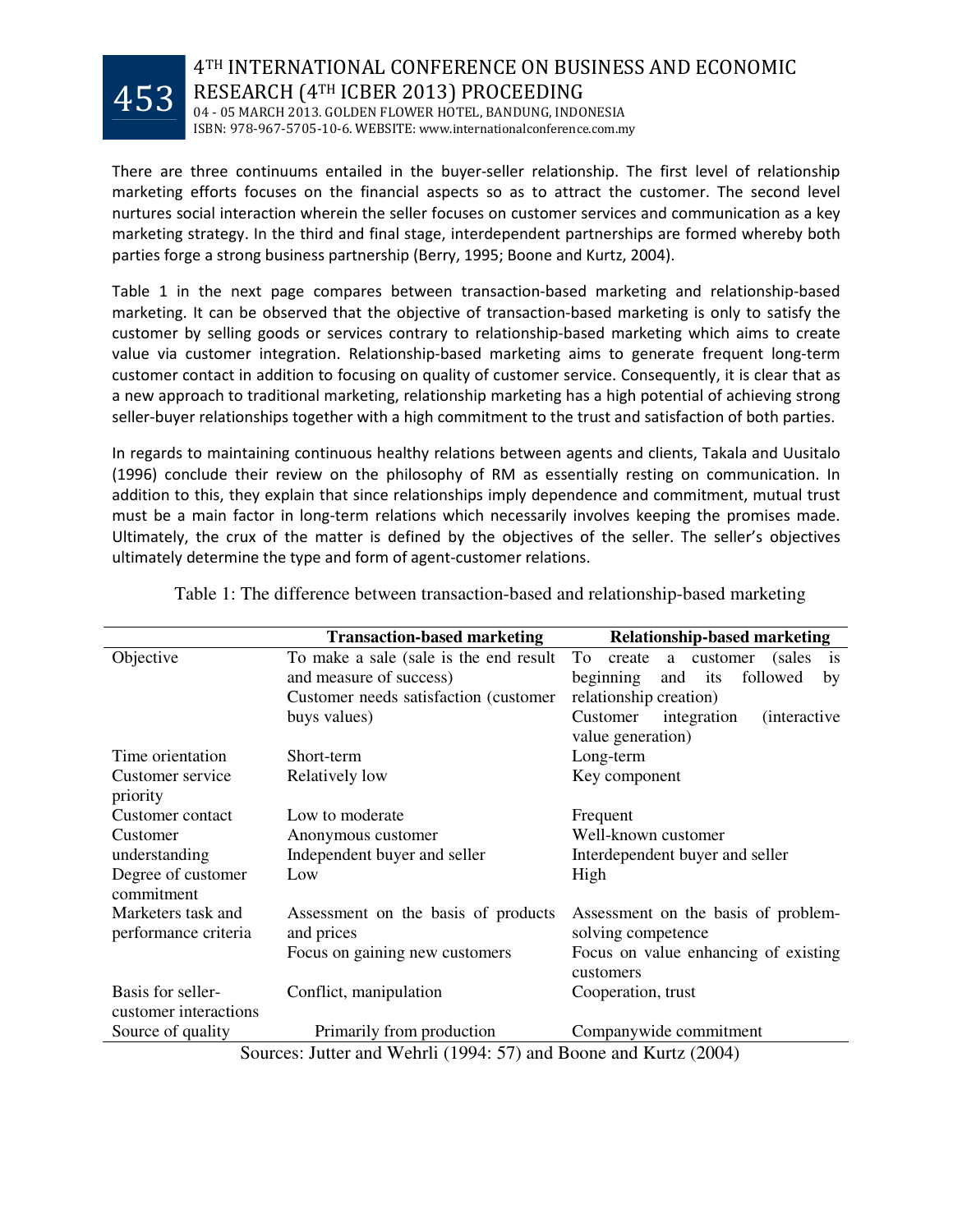

### **2.4 Measure of relationship marketing practices for Takaful industry**

This research proposes three constructs to measure the relationship marketing practices among the agents of the Takaful industry which are Islamic ethical behaviour, product knowledge, and information communication. The first construct which is Islamic ethical behaviour becomes the main element of relationship marketing practices that differentiate the Takaful industry from the conventional insurance. All construct used in this research is discussed below.

# **2.4.1 Islamic Ethical Behaviour**

Islamic work ethics require businessmen to implement justice and honesty in trade, acquire related skills and technology, and make work beneficial and meaningful to others (Yusuf, 2001). Only ethical behaviour will win the confidence of the people, strengthen social bonds, and stimulate people to focus on reaching their main responsibilities in this world (Ali & Al-Owaihan, 2008). Ethically based activities are a vital requirement for nourishing a healthy economy and a strong business society (Ali & Al-Owaihan, 2008). In Surah An-Nisa' verse 36, Allah (God the Almighty) commands Muslims to worship Him and behave ethically with others (all people):

*Worship Allah and associate nothing with Him, and to parents do good, and to relatives, orphans, the needy, nearest neighbours, the neighbour farther away, the companion at your side, the traveller, and those whom your right hands possess. Indeed, Allah does not like those who are self-deluding and boastful.* 

(Qur'an, An-Nisa': 36)

 The study proposes Islamic ethical behaviour as one of the aspects that is important to be practiced in an Islamic industry like Takaful. Past researchers have successfully indicated that Islamic ethical behaviour may enhance the relationship marketing practice to achieve customer satisfaction. Among them are Shamsudin et al. (2010), Hassan et al. (2008), and Roman (2003). The marketing practices of the sales agent are seen as key to evaluate the degree of customer satisfaction (Bejou, Ennew, & Palmer, 1998). The ethical behaviour would generate high level of customer satisfaction (Hansen & Sand, 2008). Most obviously, Roman and Ruiz (2005) found that ethical sales behaviour significantly influences the quality of the buyer-seller dyad as it positively affects customer satisfaction, trust and commitment to the salesperson. This study thus, strongly hypothesizes that;

# **2.4.2 Product Knowledge**

As traditional marketing practice has been complemented with relationship-based marketing, the task of sales agent has changed from merely selling products to offering solutions to customers' needs (Agnihotri, Rapp, & Trainor, 2009). The majority of customers prefer to deal only with a specialised officer who has the most knowledge about business operations (Rosenblatt et al., 1988). In this context, it is realised that knowledge is important to determine the effectiveness of agent in confronting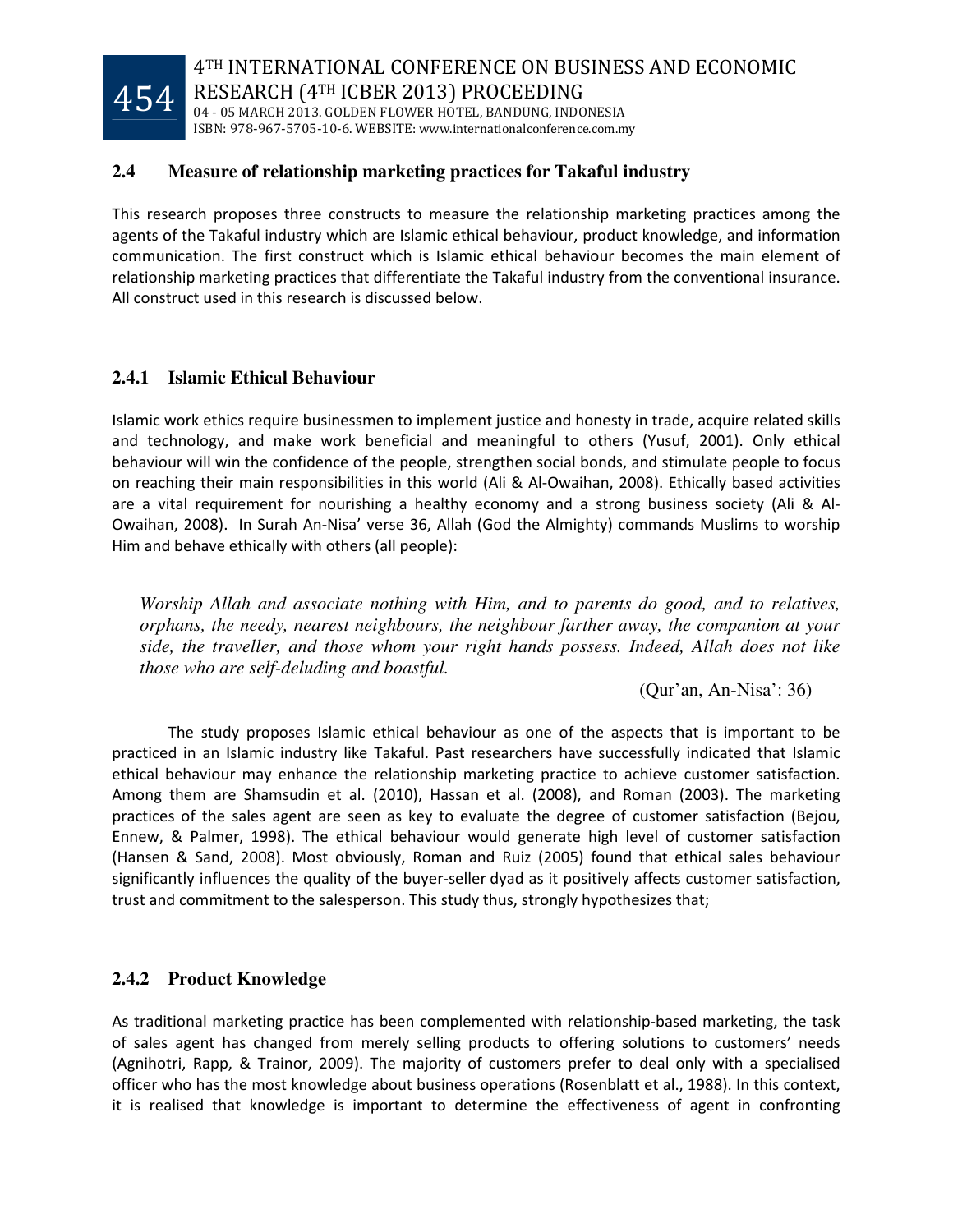

customers (Boles, Johnson, Barksdale, & HC, 2000). In the insurance industry, the agents must become experts in the knowledge of human nature and psychology as well as experts in insurance products, its institutions, competitors and the entire financial market (Das, 2004).

 Using a sample of 254 salespersons in the pharmaceutical industry, Agnihotri et al. (2009) found that knowledge is very important to ensure customer satisfaction through effective information communication. This becomes even more crucial when it involves a complex product whereby a sales agent becomes the main source of information of customers. Accordingly, Rapp, Ahearne, Mathieu, and Schillewaert (2006) when surveying salespersons from the same industry in the United States, found that a salesperson who is more knowledgeable will demonstrate behaviour that influences customer service and satisfaction and in the end will increase sales performance.

 The knowledgeable sales agent basically familiarises himself with the company's products and services, attempts to understand customers' needs and expectations as well as studies specific information about his customers (Rapp et al., 2006). Current research on Takaful by Farah (2011) has indicated that knowledge or assurance as one of quality dimensions of services in the industry may influence future behaviour of customers.

# **2.4.3 Information Communication**

Information communication is defined as information disclosure. From the perspective of relationship marketing, it is defined as information sharing (Min et al., 2005; Barrat, 2004; Tam & Wong, 2001; Boles, Johnson, Barksdale, & HC, 2000). It involves providing updated information on products and clear discussing on comparisons between products and advantages to the customers (Ahearne, Jelinek, & Jones, 2007). However, all aspects of communication with customers must be done in a truthful manner without any intention of deception or cheating (Kalthom & Mohd Ismail, 2010). In the Qur'an, surah Al-Imran verse 104, Allah (God the Almighty) has revealed that:

And let there be [arising] from you a nation inviting to [all that is] good, enjoining what is right and forbidding what is wrong, and those will be the successful.

(Qur'an, al-Imran: 104)

A *hadith* by Hakim bin Hizam states:

The Prophet said: "The seller and the buyer have the right to keep or return goods as long as they have not parted or till they part; and if both the parties spoke the truth and described the defects and qualities (of the goods), then they would be blessed in their transaction, and if they told lies or hid something, then the blessings of their transaction would be lost."

(Sales and Trade Hadith no: 293, Sahih Muslim)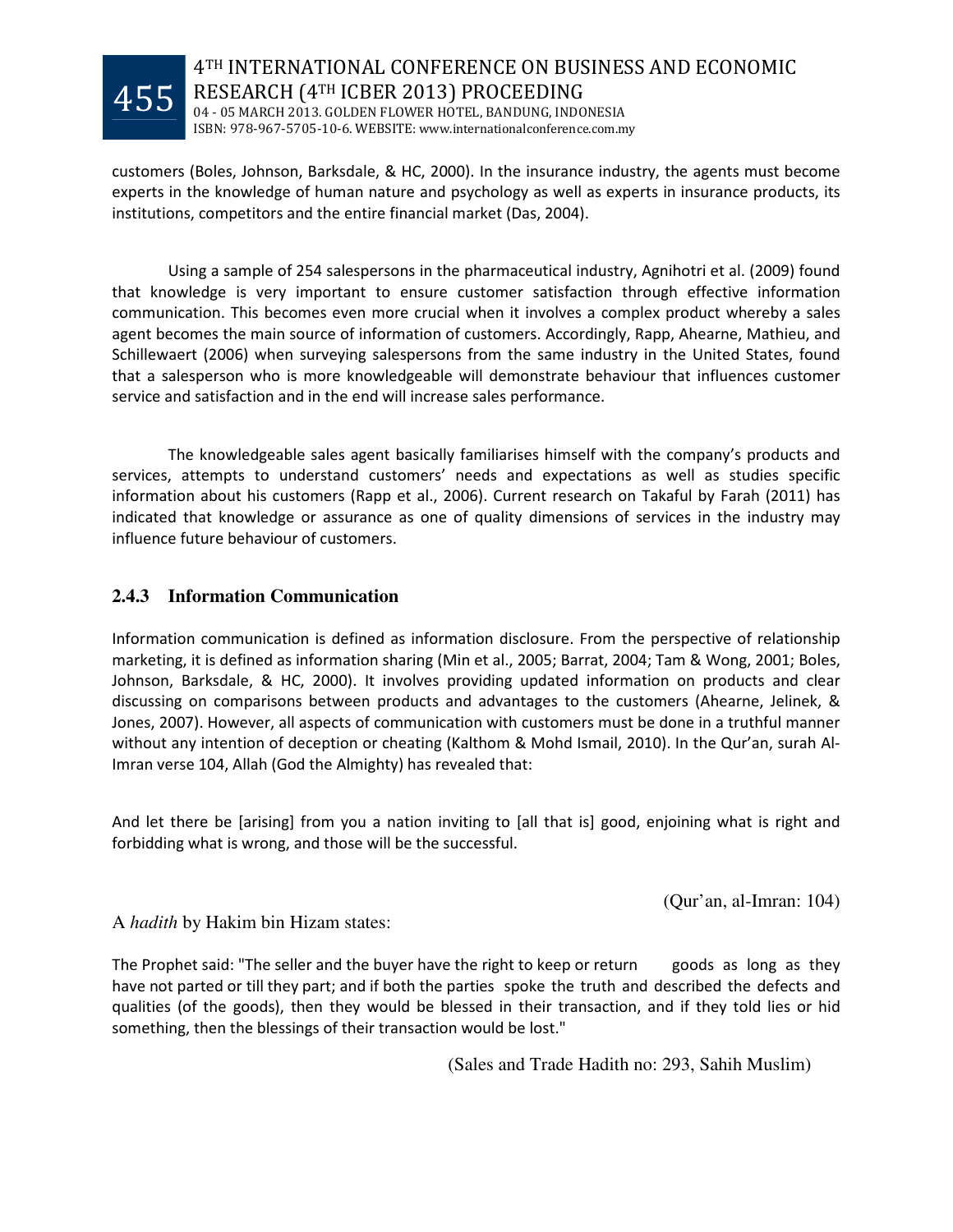

 Communication is the central process in relationship marketing (Takala & Uusitalo, 1996; Gronroos, 2004). It can be regarded as a bridge that connects the salesperson to the customer. Most

researchers agree that communication is the main medium of interaction between buyer and seller (Mitrega & Katrichis, 2010; Whipple, Lynch, & Nyaga, 2010; Hansen & Riggle, 2009). A consumer's evaluation of the quality of relationship will clearly be dependent on the quality of the interaction with a salesperson (Bejou et al., 1998).

 A key aspect of human behaviour is passing information from one party to another (Wetzel & Buckley, 1988). It is important to ensure the flow of information in building a relationship (Anderson & Narus, 1990). For any financial services institution, providing information and giving advice to customers are primary activities of relationship enhancement (Ennew, Kharouf, & Sekhon, Trust in UK Financial Services: A Longitudinal Analysis, 2011). It provides customers with information on new services, delivery problems, and how organizations solve a certain problem. Findings by Agnihotri et al. (2009) indicate that information may significantly affect customer satisfaction.

# **3. Methodology**

### **3.1 Sample**

This research used a convenient sample of 53 Takaful customers in Klang Valley area. Majority of the respondents are female (60%) while 20 of them (38%) are in the young age group (26-30 years). Obviously, 80% are married and 72% of the respondents work at the government sector. Overall, the sample chosen in this research is relatively competitive as the distribution among them in terms of group of income is comparatively (2001-3000-26%, 3001-4000-24%, 4001-5000-26%). In terms of the selection of Takaful agent and scheme, one-third of the respondents preferred Prudential Bsn-Takaful, and it is followed by Etiqa (26%), and Takaful Ikhlas (24%). The other Takaful operators that is choose by the respondent of this research are Syarikat Takaful Malaysia Berhad (5 respondent), Great Eastern Takaful (3 respondent), CIMB Aviva (1 respondent), and HSBC Amanah (1 respondent). Table 1 below indicates the details about the respondent background.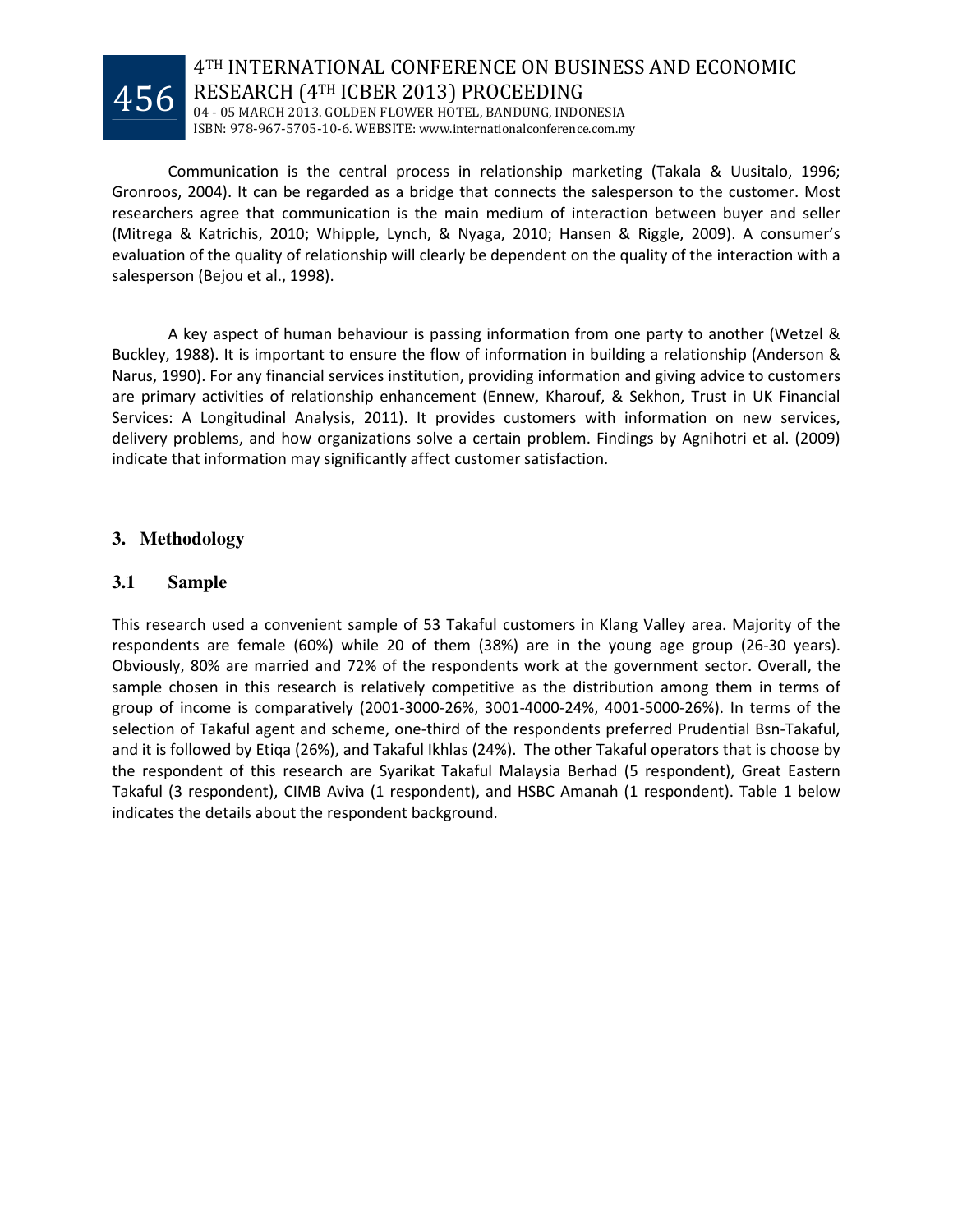

04 - 05 MARCH 2013. GOLDEN FLOWER HOTEL, BANDUNG, INDONESIA ISBN: 978-967-5705-10-6. WEBSITE: www.internationalconference.com.my

| <b>Demographic Information</b> | <b>Frequency</b>                | Percent        |        |
|--------------------------------|---------------------------------|----------------|--------|
|                                |                                 |                | $(\%)$ |
| Gender                         | Male                            | 21             | 39.6   |
|                                | Female                          | 32             | 60.4   |
| Age Group                      | 26-30 years                     | 20             | 37.7   |
|                                | 31-35 years                     | 17             | 32.1   |
|                                | $36-40$ years                   | 10             | 18.9   |
|                                | $41-50$ years                   | 6              | 11.3   |
| <b>Marital Status</b>          | Single                          | 11             | 20.8   |
|                                | Married                         | 42             | 79.2   |
| Occupation sector              | Government                      | 38             | 71.7   |
|                                | Semi-government                 | 6              | 11.3   |
|                                | Private                         | 9              | 17.0   |
| Income                         | 1000                            | $\overline{2}$ | 3.8    |
|                                | 1001-2000                       | 1              | 1.9    |
|                                | 2001-3000                       | 14             | 26.4   |
|                                | 3001-4000                       | 13             | 24.5   |
|                                | 4001-5000                       | 14             | 26.4   |
|                                | >5000                           | 9              | 17.0   |
| <b>Takaful Company</b>         | Takaful Ikhlas Sdn. Bhd.        | 13             | 24.5   |
|                                | Syarikat Takaful Malaysia Bhd.  | 5              | 9.4    |
|                                | Etiqa Takaful Bhd.              | 14             | 26.4   |
|                                | Prudential Bsn Takaful Bhd.     | 16             | 30.2   |
|                                | CIMB Aviva Takaful Bhd.         | $\mathbf{1}$   | 1.9    |
|                                | Great Eastern Takaful Sdn. Bhd. | 3              | 5.7    |
|                                | HSBC Amanah Takaful Sdn. Bhd.   | 1              | 1.9    |

# Table 1: Demographic Information

# 3.2 Instrument

The practice of relationship marketing for the Takaful industry proposed in this research involves the Islamic Ethical Behaviour, product knowledge, and information communication. The Islamic ethical behaviour is measured through the attitude of the Prophet Muhammad (peace be upon him) as stated in the Qur'an. It includes truthfulness (Az-Zumar: 33, An-Najm: 4), responsibility (An-Nisaa': 58, Ali-Imran: 76), honesty (Al-Maidah: 8, An-Najm: 3), trustworthiness (Al-Fath: 10 and Ali-Imran: 76), and justice (Al-Maidah: 8 and Al-Mumtahanah: 8). Basically, these measures of Islamic Ethical Behaviour have been tested by marketing scholars including Ennew et al. (2011), Wood, Boles, Johnston, and Bellenger (2008), and Ahearne et al. (2007) even though they are not declared as Islamic ethical behaviour in their studies. These measures are suitable to the study's context because the target is to examine the Islamic marketing practices in the Islamic insurance industry. For that purpose, the customers of Takaful will asked to rate their level of agreement about the agents' Islamic ethical behaviour such as honesty, responsibility, fulfilling promise, taking care of relationship with customers, and others. Initially, there are 7 statements prepared to measure the Islamic Ethical Behaviour.

 Besides the Islamic Ethical Behaviour, the other aspect that is important in the practice of relationship marketing is product knowledge. The importance of knowledge is revealed through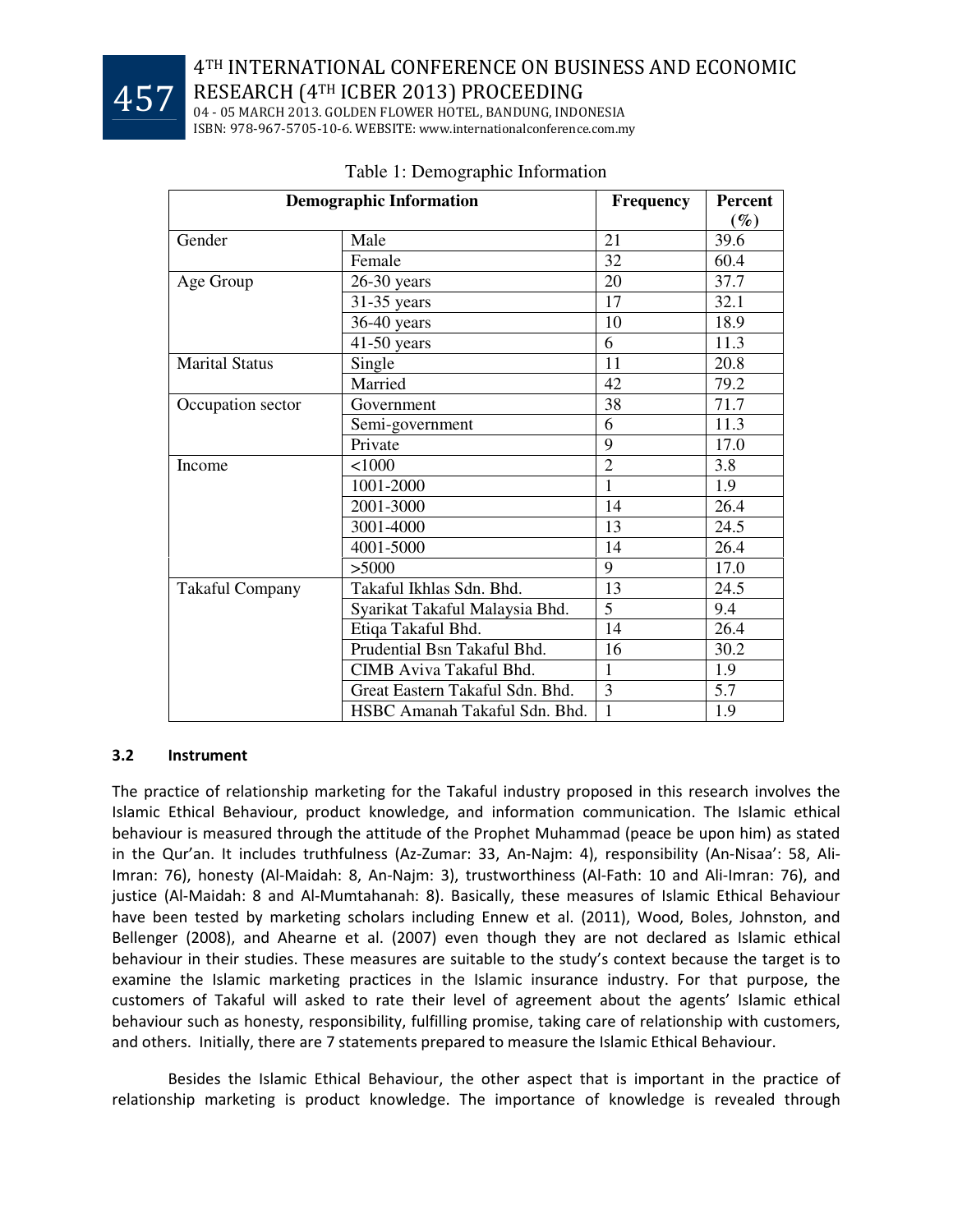

# 4TH INTERNATIONAL CONFERENCE ON BUSINESS AND ECONOMIC RESEARCH (4TH ICBER 2013) PROCEEDING 04 - 05 MARCH 2013. GOLDEN FLOWER HOTEL, BANDUNG, INDONESIA

ISBN: 978-967-5705-10-6. WEBSITE: www.internationalconference.com.my

Qur'anic verses such as Al-Baqarah: 247, Al-Kahfi: 108 and Al-Ankabut: 49. Therefore, to reflect the empirical perspective, the measure of product knowledge is adapted from Behrman and Perrault's (1982) study. There are six statements that embarked upon the perception of respondents towards the product knowledge of the agents including their knowledge on Takaful benefits, latest Takaful products or information, and also knowledge about conventional insurance. They are given a 6-point rating scale ranging from strongly agree (1) to strongly disagree (6). All statements are begin with '*I know that my* Takaful agent….'.

 Finally, to evaluate the Takaful agents' relationship marketing practices, this research asked the customers on the agents' information communication practice. The agents basically are responsible to communicate to their customers the information or knowledge about the Takaful products. Once the customers receive accurate information about the products, this would assist them to make decisions about their financial protection needs. This would eventually raise the customers' satisfaction and confidence towards the agents and the industry. In this regard, three aspects of communication are thought to be of particular significance including accuracy, explanation and openness (Ennew et al., 2011). This study adapts the information communication measurements proposed by Morgan and Hunt (1994), Ahearne et al. (2007, 1999), Jain, Jain and Dhar (2003), Stock and Hoyer (2005), and Ennew et al. (2011). Overall, 7 items are used to measure the information communication. All items begin with 'My Takaful agent…..'.

### 4. Results

# 4.1 Exploratory Factor Analysis

Prior to conduct descriptive analyses to measure customers' perception, a reliability test using cronbach alpha was done to confirm all the measurement items for each of the three constructs. It is followed by exploratory factor analysis to ensure the measurement of the constructs belong to the same group. The results for Islamic ethical behaviour indicate that this construct achieved the minimum requirement of 7.0 of cronbach alpha, given high loadings, and also high percentage of total variance explained (73%). In addition, test of sampling adequacy show that the sample is adequate to further analysis. Please refer to Table 2 below.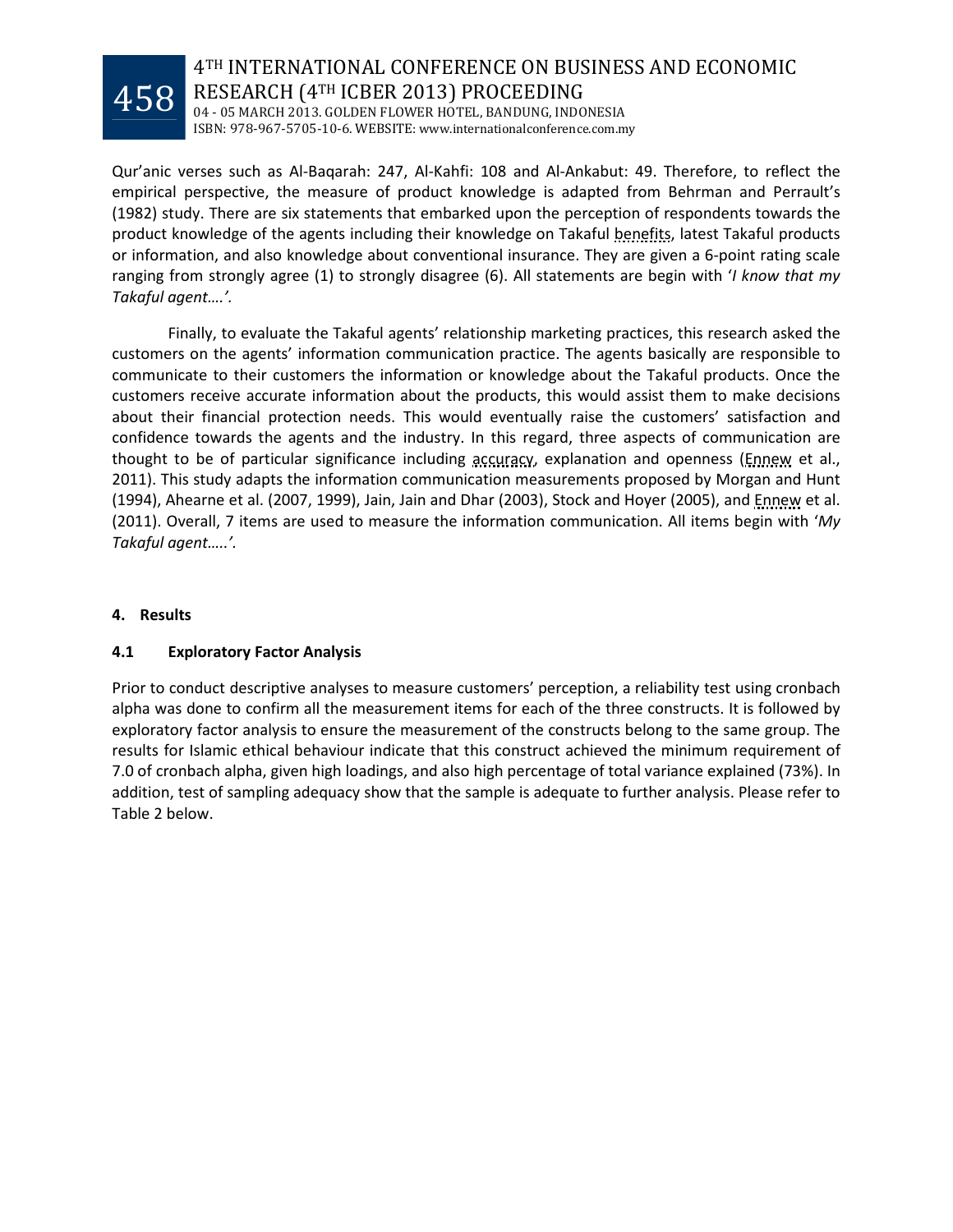

04 - 05 MARCH 2013. GOLDEN FLOWER HOTEL, BANDUNG, INDONESIA ISBN: 978-967-5705-10-6. WEBSITE: www.internationalconference.com.my

### Table 2: Islamic Ethical Behaviour

|                                 | <b>Statements on Islamic Ethical Behaviour</b>      | <b>Component Matrix</b> | <b>Cronbach</b><br>alpha |
|---------------------------------|-----------------------------------------------------|-------------------------|--------------------------|
|                                 | My Takaful agent is                                 |                         |                          |
| $\mathbf{1}$ .                  | An honest and trustworthy person.                   | 0.844                   | 0.947                    |
| 2.                              | A responsible person.                               | 0.876                   |                          |
| 3.                              | Always fulfilling his/her promises.                 | 0.877                   |                          |
| 4.                              | Always maintaining good relationship with me.       | 0.877                   |                          |
| 5.                              | Giving advice based on my needs.                    | 0.831                   |                          |
| 6.                              | Ready to help me whenever I encounter any problems. | 0.842                   |                          |
| 7.                              | Disclosing the truth in the product presentations.  | 0.798                   |                          |
| <b>Total Variance explained</b> |                                                     | 72.508 %                |                          |
|                                 | Kaiser-Meyer-Olkin Measure of Sampling Adequacy     |                         | 0.752                    |
|                                 | Bartlett's Test of Sphericity                       | Approx. Chi-            | 371.918                  |
|                                 |                                                     | Square                  |                          |
|                                 |                                                     | df                      | 21                       |
|                                 |                                                     | Sig.                    | .000                     |

The results for the construct of 'product knowledge' signify that this construct achieved the minimum requirement of 7.0 of cronbach alpha, given high loadings (over 7.0 except for statement number one), and also high percentage of total variance explained (67%). In addition, test of sampling adequacy show that the sample is adequate given provided the value of Kaiser-Meyer-Olkin measure of sampling adequacy is 0.839 which above the minimum point. Please refer to Table 3 below.

### Table 3: Product Knowledge

|                                 | <b>Statements on Product Knowledge</b><br>I know that my Takaful agent | Component<br><b>Matrix</b> | <b>Cronbach</b><br>alpha |
|---------------------------------|------------------------------------------------------------------------|----------------------------|--------------------------|
| 1.                              | Knows the Takaful products very well.                                  | 0.451                      | 0.743                    |
| 2.                              | Knows the benefits and disadvantages of Takaful<br>products very well. | 0.908                      |                          |
| 3.                              | Knows latest Takaful products and its benefits.                        | 0.930                      |                          |
| 4.                              | Knows about conventional insurance product.                            | 0.787                      |                          |
| 5.                              | Updates the current information about Takaful<br>industry.             | 0.818                      |                          |
| 6.                              | Has the knowledge on investment and financial<br>sector.               | 0.904                      |                          |
| <b>Total Variance explained</b> |                                                                        | 66.649%                    |                          |
|                                 | Kaiser-Meyer-Olkin Measure of Sampling Adequacy.                       |                            | 0.839                    |
|                                 | <b>Bartlett's Test of Sphericity</b>                                   | Approx. Chi-               | 233.614                  |
|                                 |                                                                        | Square                     |                          |
|                                 |                                                                        | df                         | 15                       |
|                                 |                                                                        | Sig.                       | .000                     |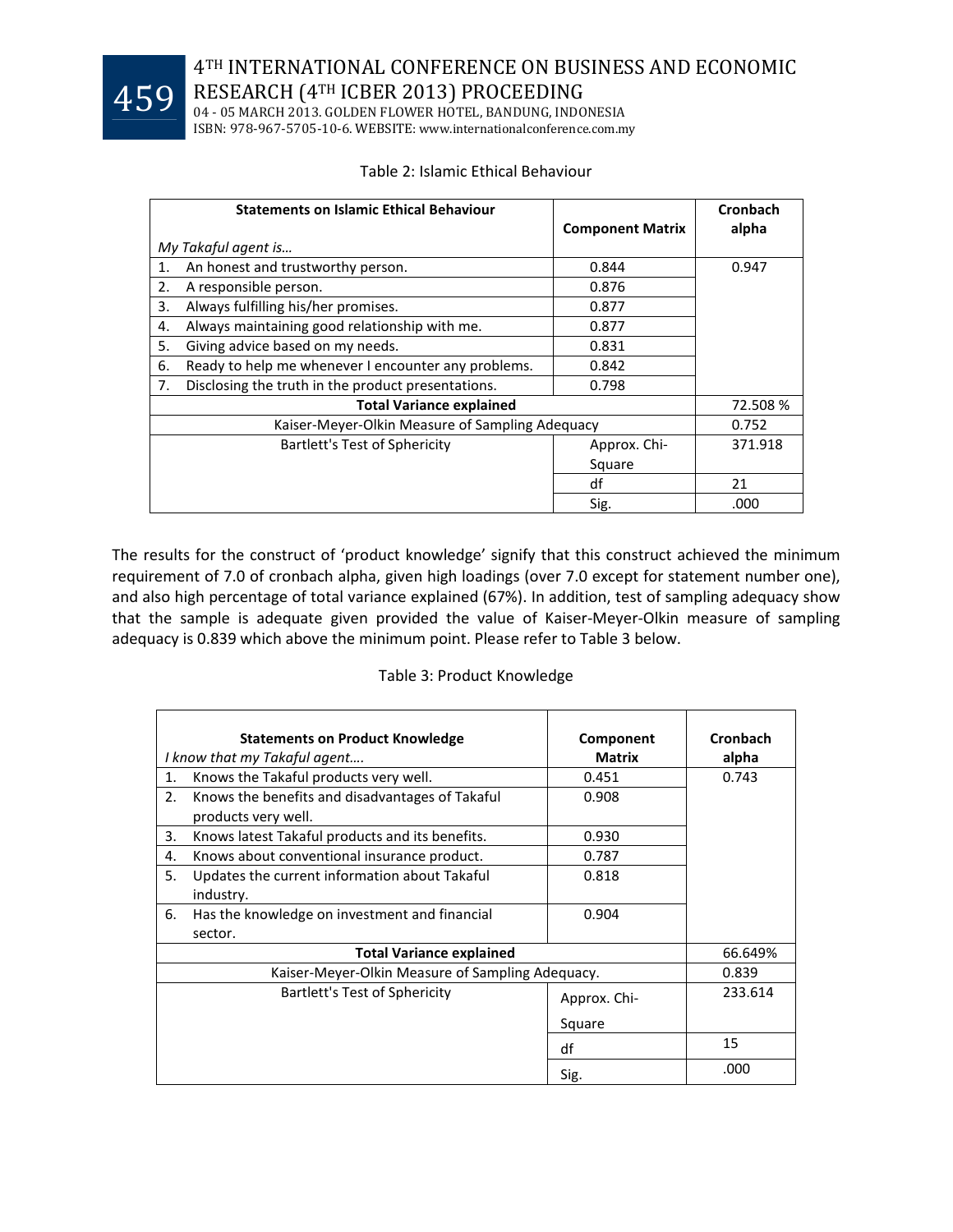

04 - 05 MARCH 2013. GOLDEN FLOWER HOTEL, BANDUNG, INDONESIA ISBN: 978-967-5705-10-6. WEBSITE: www.internationalconference.com.my

Finally, as for the construct of 'information communication', all measurement items are reliable (cronbach alpha=0.915). Overall, the results indicate that this construct is good enough with its measurement items given to high loadings, total variance explained (67%), and measure of sampling adequacy is high (0.915). Refer to Table 4 below for the details.

|    | <b>Statements On Information Communication</b>                                                  | Component<br><b>Matrix</b> | Cronbach alpha |
|----|-------------------------------------------------------------------------------------------------|----------------------------|----------------|
|    | My Takaful agent                                                                                |                            |                |
| 1. | Gives information about Takaful to me with honesty.                                             | 0.808                      | 0.915          |
| 2. | Explains clearly on information about the difference of<br>Takaful with Conventional Insurance. | 0.822                      |                |
| 3. | Convinces me through understanding.                                                             | 0.812                      |                |
| 4. | Uses company brochures or/and pamphlets for his/her<br>presentation.                            | 0.825                      |                |
| 5. | Tries to satisfy me with explanation on future financial<br>preparation.                        | 0.871                      |                |
| 6. | Provides all the information I ask for.                                                         | 0.874                      |                |
| 7. | Provides me reliable information.                                                               | 0.695                      |                |
|    | <b>Total Variance explained</b>                                                                 |                            | 66.789%        |
|    | Kaiser-Meyer-Olkin Measure of Sampling Adequacy                                                 |                            | 0.823          |
|    | Bartlett's Test of Sphericity                                                                   | Approx. Chi-               | 292.071        |
|    |                                                                                                 | Square                     |                |
|    |                                                                                                 | df                         | 21             |
|    |                                                                                                 | Sig.                       | .000           |

### Table 4: Information Communication

### 4.2 Customer Perception towards Relationship Marketing Practices among Takaful Agents

Relied on descriptive analysis using SPSS statistical software as a method of analysis, average score for perception towards Takaful agents' Islamic ethical behaviour are from 2.40 to 2.89. It means that, majority of the customers are slightly agreed about the practice of Islamic ethics among the Takaful agents in dealing with them. Table 2 below presents the overall results for each measurement items of Islamic ethical behaviour.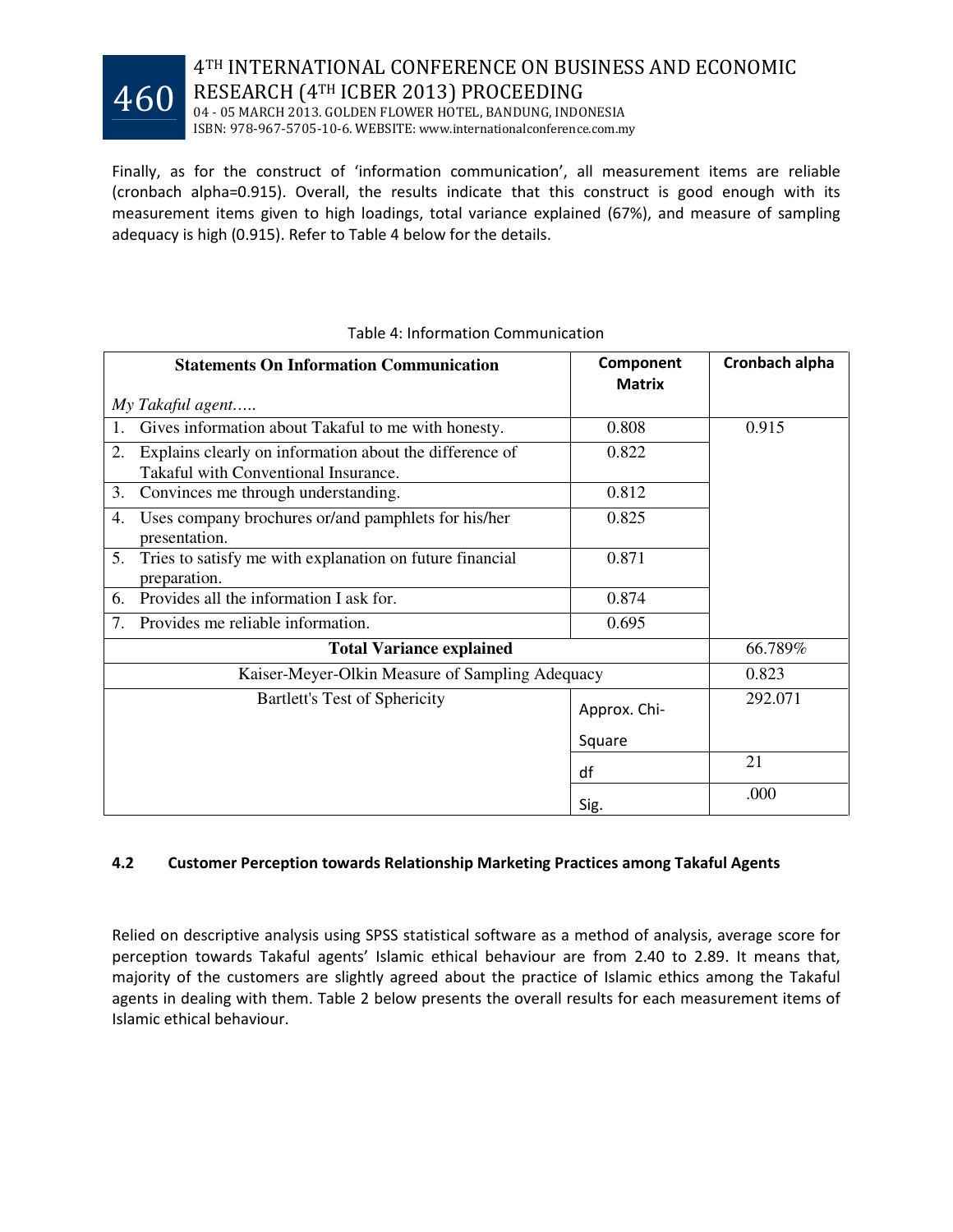

04 - 05 MARCH 2013. GOLDEN FLOWER HOTEL, BANDUNG, INDONESIA ISBN: 978-967-5705-10-6. WEBSITE: www.internationalconference.com.my

### Table 5: Customer perception towards Takaful agents' Islamic ethical behaviour

|    | <b>Islamic Ethical Behaviour</b>                    |      | <b>SD</b> |
|----|-----------------------------------------------------|------|-----------|
|    | An honest and trustworthy person.                   | 2.40 | 1.44      |
|    | A responsible person.                               | 2.45 | 1.58      |
| 3. | Always fulfilling his/her promises.                 | 2.70 | 1.56      |
| 4. | Always maintaining good relationship with me.       | 2.89 | 1.77      |
| 5. | Giving advice based on my needs.                    | 2.73 | 1.52      |
| 6. | Ready to help me whenever I encounter any problems. | 2.87 | 1.53      |
| 7. | Disclosing the truth in the product presentations.  | 2.75 | 1.50      |

Scales range from 1=strongly agree, 2=slightly agree, 3=agree, 4=disagree, 5=slightly disagree, 6=strongly disagree, 7=Not sure

Meanwhile, for product knowledge, the customers have agreed that the Takaful agents update the current information about Takaful to them. However, they are somewhat agreed on the other statements of product knowledge. It include; the agents know Takaful products very well, know the benefit and disadvantages of Takaful products, know the latest products, and know about conventional products. Table 3 below presents the overall mean for each of the statements.

### Table 6: Customer perception towards Takaful agents' product knowledge

| <b>Product Knowledge</b> |                                                                     | Mean | <b>SD</b> |
|--------------------------|---------------------------------------------------------------------|------|-----------|
|                          | Knows the Takaful products very well.                               | 2.32 | 4.46      |
|                          | Knows the benefits and disadvantages of Takaful products very well. | 2.66 | 1.52      |
|                          | Knows latest Takaful products and its benefits.                     | 2.66 | 1.39      |
| 4.                       | Knows about conventional insurance product.                         | 2.89 | 1.53      |
|                          | Updates the current information about Takaful industry.             | 3.00 | .44       |
| 6.                       | Has the knowledge on investment and financial sector.               | 2.87 | .43       |

Scales range from 1=strongly agree, 2=slightly agree, 3=agree, 4=disagree, 5=slightly disagree, 6=strongly disagree, 7=Not sure

Finally, the relationship marketing practices was also defined through the information communication of the agents to their customers. Parallel with the previous perception on Takaful agents' Islamic ethical behaviour and product knowledge, most of the customers are slightly agreed about the information communication by the agents. Their scored are varied between 2.68 to 2.98 for each of the measurement of information communication. Please refer to Table 4 below on the details of the result.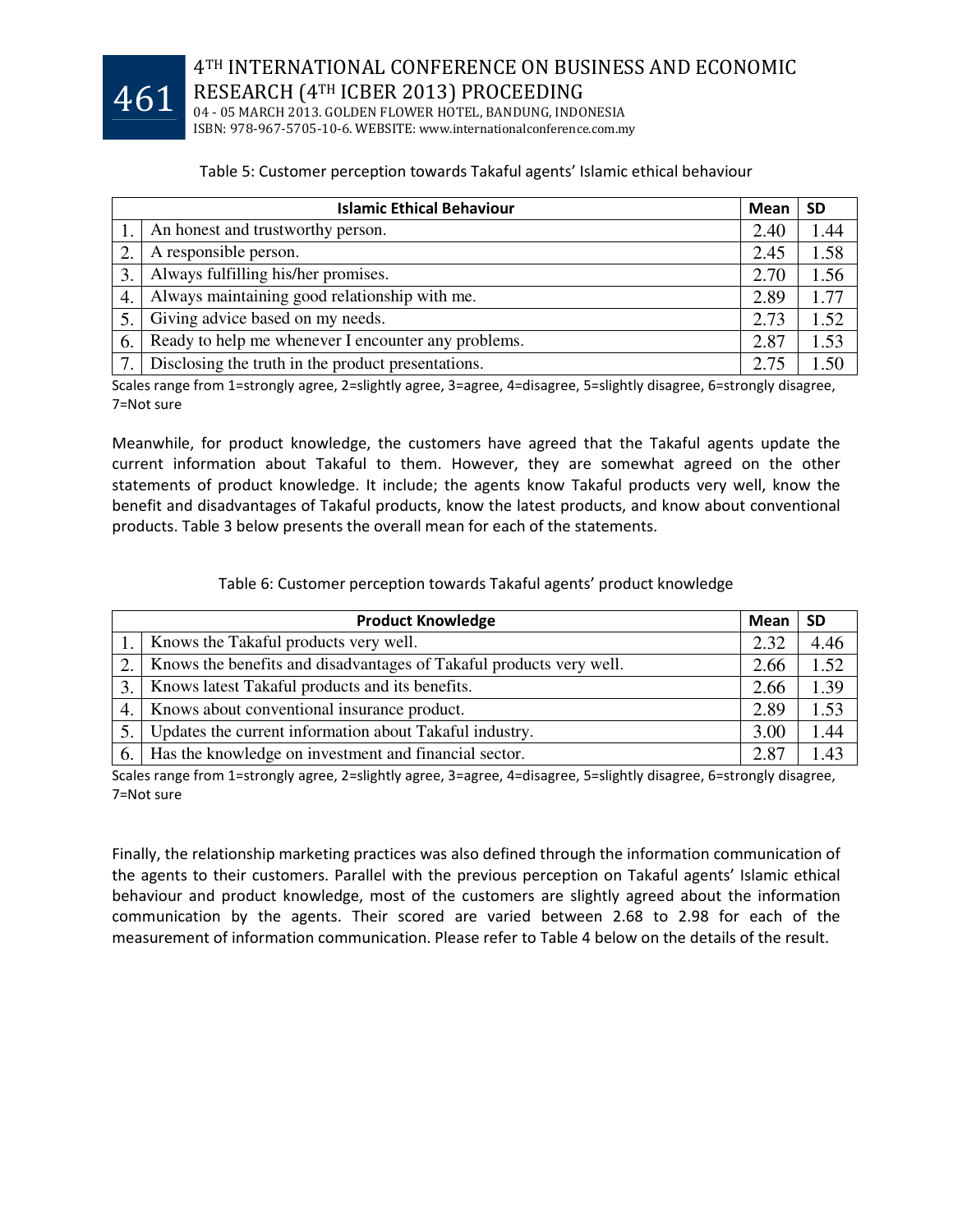

04 - 05 MARCH 2013. GOLDEN FLOWER HOTEL, BANDUNG, INDONESIA ISBN: 978-967-5705-10-6. WEBSITE: www.internationalconference.com.my

### Table 7: Customer perception towards Takaful agents' information communication

| <b>Information Communication</b> |                                                                                   | Mean | <b>SD</b> |
|----------------------------------|-----------------------------------------------------------------------------------|------|-----------|
|                                  | 1. Gives information about Takaful to me with honesty.                            | 2.70 | 1.64      |
| 2.                               | Explains clearly on information about the difference of Takaful with Conventional | 2.98 | 1.78      |
|                                  | Insurance.                                                                        |      |           |
| 3.                               | Convinces me through understanding.                                               | 2.68 | 1.31      |
| 4.                               | Uses company brochures or/and pamphlets for his/her presentation.                 | 2.68 | 1.41      |
| 5.                               | Tries to satisfy me with explanation on future financial preparation.             | 2.83 | 1.45      |
| 6.                               | Provides all the information I ask for.                                           | 2.80 | 1.55      |
| 7                                | Provides me reliable information.                                                 | 2.79 | 1.39      |

Scales range from 1=strongly agree, 2=slightly agree, 3=agree, 4=disagree, 5=slightly disagree, 6=strongly disagree, 7=Not sure

### 5. Conclusion

There are two main objectives in this research. First, this research aims to confirm the measure of relationship marketing in the Takaful industry from the customers' point of view. Second objective is to explore the customers' perception towards the practice of relationship marketing by the Takaful agents. Serves as a preliminary analysis in the subjective of relationship marketing for the context of Takaful industry, this research propose three constructs that can be used by the Takaful agents as a baseline to build good relationship with their customers.

 In this context, the measurement of Islamic ethical behaviour, product knowledge, and information communication were found to have high factor loadings given to a high total variance explained. This indicate that all the measurements items in the three constructs can be used as to gauge the practice of relationship marketing particularly for the Takaful industry. Besides that, in terms of customers' perception towards these three constructs, it is found that the Takaful agents not entirely practice the Islamic ethics, lack of product knowledge, and also not communicate with their customer to deliver information on Takaful. The customers understudy is given little agreement on the practice of relationship marketing by the Takaful agents.

 In a nutshell, the results present in this research still floating and do not confirm any generalization to the topic concern. It is because; this research presents a small number of samples which does not achieve the minimum number in order to confirm the factor analysis and further statistical analysis. However, it is possibly accepted as a pilot study for the preparation of real data collection. Future research should involve larger sample size, more variables, and also advance statistical analysis in order to make any generalization.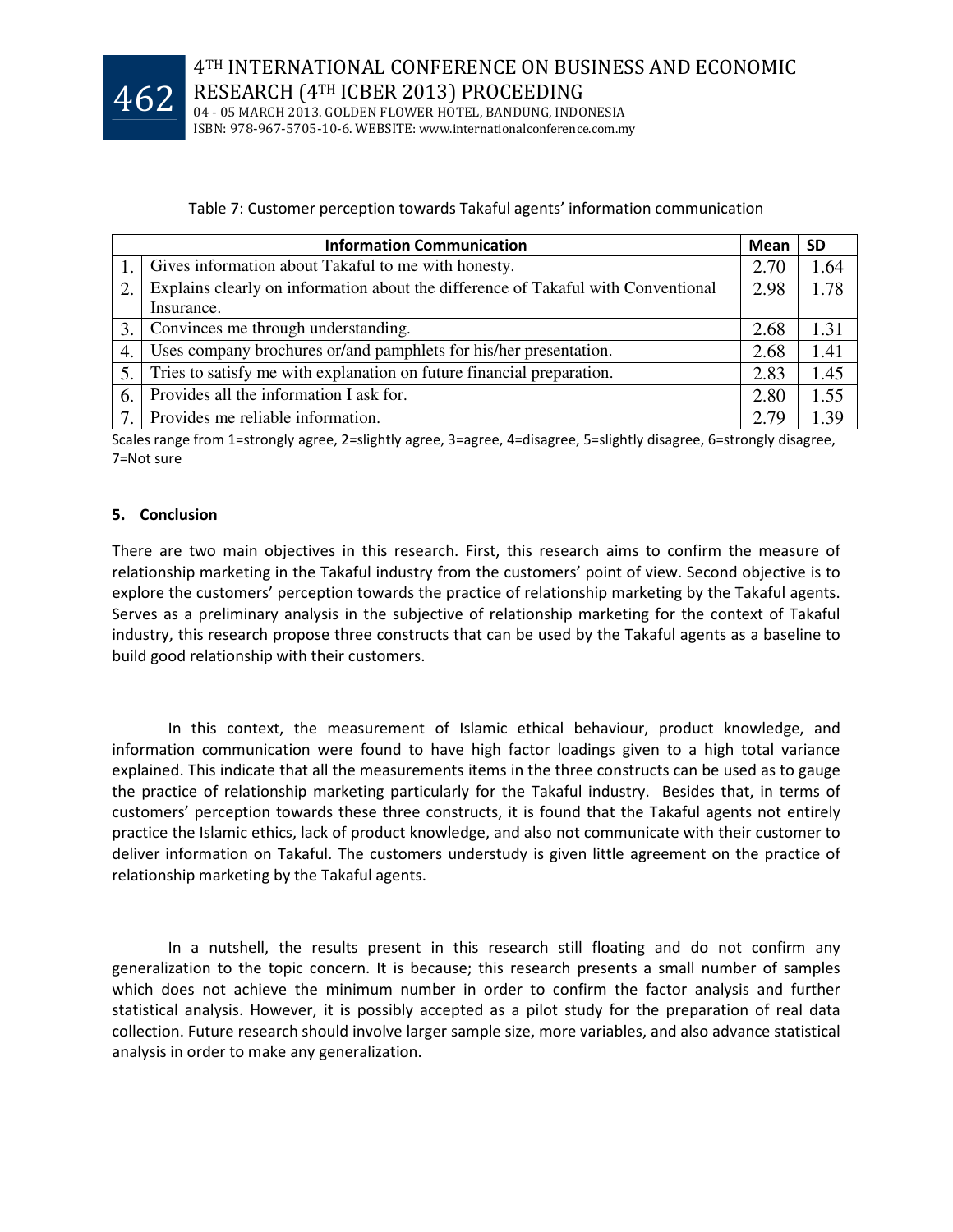

4TH INTERNATIONAL CONFERENCE ON BUSINESS AND ECONOMIC RESEARCH (4TH ICBER 2013) PROCEEDING 04 - 05 MARCH 2013. GOLDEN FLOWER HOTEL, BANDUNG, INDONESIA

ISBN: 978-967-5705-10-6. WEBSITE: www.internationalconference.com.my

# **6. References**

- Agnihotri, R., Rapp, A., & Trainor, K. (2009). Understanding the role of information communication in the buyer-seller exchange process: Antecedents adn outcomes. Journal of Business and Industrial Marketing, 24(7), 474-486.
- Ahearne, M., Jelinek, R., & Jones, E. (2007). Examining the effect of salesperson service behavior in a competitive context. Journal of the Academy of Marketing Science, 35, 603-616.
- Ahearne, M., Jones, E., Rapp, A., & Mathiew, J. (2008). High Touch Through High Tech: The Impact of Salesperson Technology Usage on Sales Performance Via Mediating Mechanisms. . 54 (4), . Management Science, 54(4), 671-685.
- Ahmed, I., Nawaz, M., Usman, A., Shaukat, M., Ahmed, N., & Rehman, W. (2010). A mediation of customer satisfaction relationship between service quality and repurchse intentions for the telecom sector in Pakistan: A case study of university students. African Journal of Business Management, 4(16), 3457-3462.
- Aiman, F. Y. (2009). Takaful: Effective Marketing and Sales Practices. Kuala Lumpur: IBFIM.
- Ali, A. J., & Al-Owaihan, A. (2008). Islamic work ethics: a critical review. Cross Cultural Management: An Interntional Journal, 15(1), 5-19.
- Anderson, J. C., & Narus, J. A. (1990). A Model of distributor firm and manufacturer firm working partnerships. Journal of Marketing, 54(January), 42-58.
- Bank Negara Malaysia. (2005). Takaful Annual Report. Kuala Lumpur: Bank Negara Malaysia.
- Bejou, D., Ennew, C. T., & Palmer, A. (1998). Trust, ethics, and relationship satisfaction. International Journal of Bank Marketing, 170-175.
- Berry, L. (2002). Relationship marketing of services-perspectives from 1983-2000. Journal of Relationship Marketing, 1(1), 59-77.
- Blois, K. J. (1996). Relationship marketing in organizational markets: When is it appropriate? Journal of Marketing Management, 12, 161-173.
- Boles, J., Johnson, J., Barksdale, J., & HC. (2000). How salesperson build quality relationships: A replication and extension. Journal of Business Research, 48, 75-81.
- Boone, L., & Kurtz, D. (2004). Contemporary Marketing (Vol. 7th edition). New York: The Dyrden Press.
- Bugel, M. S., Buunk, A. P., & Verhoef, P. C. (2010). A comparison of customer commitment in five sectors using the psychological investment model. Journal of Relationship Marketing, Vol. 9, 2-29.
- Crosby, L. A., Evans, K. R., & Cowles, D. (1990). Relationship quality in services selling: An interpersonal influence perspective. Journal of Marketing, 68-81.
- Das, S. (2004). Role of agents in competitive regime. The Journal, 50-52.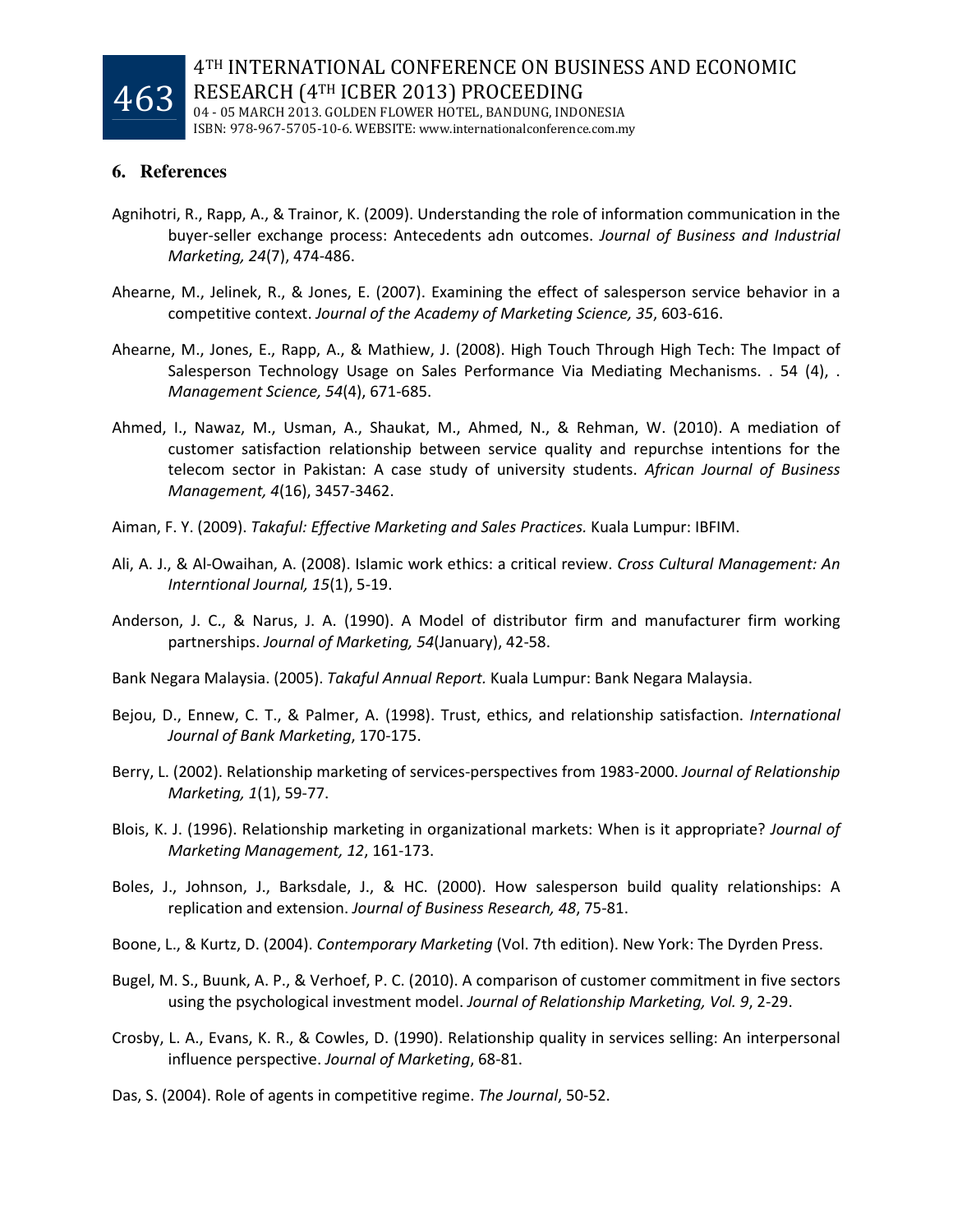

- Eiriz, V., & Wilson, D. (2006). Reserach in relationship marketing: antecedents, traditions and integration. European Journal of Marketing, 40(3/4), 275-291. doi:10.1108/03090560610648057
- Ennew, C., Kharouf, H., & Sekhon, H. (2011). Trust in UK Financial Services: A Longitudinal Analysis. Journal of Financial Services Marketing, 65-75.
- Farah, S. (2011). Measuring service quality in the Takaful industry. SEGI Review, 4(1), 118-124.
- Gronroos, C. (2004). The relationship marketing process: commucation, interaction, dialogue, value. Journal of Business & Industrial Marketing, 19(2), 99-113.
- Hairul Azlan, A., Saiful Azhar, R., & Hafiz Majdi, A. R. (2004). Al Wakalah and its impact on the growth and performance of Takaful companies: a Malaysian case. The European Journal of Management and Public Policy, 3(1), 82-117.
- Hansen, H., & Sand, J. A. (2008). Antecedents to customer satisfaction with financial services: The moderating effects of the need to evaluate. Journal of Financial Services Marketing, 234-244.
- Hansen, J. D., & Riggle, R. J. (2009). Ethical salesperson behavior in sales relationships. Journal of Personal Selling & Sales Management, 29(2), 151-166.
- Hassan, A., Chachi, A., & Salma, A. L. (2008). Islamic marketing ethics and its impact on customer satisfaction in the Islamic Banking industry. Journal of King Abdul Aziz, 27-46.
- Hennig-Thurau, T., & Klee, A. (1997). The impact of customer satisfaction and relationship quality on customer retention: A critical reassesment and model development. Psychology & Marketing, 14(8), 737-764.
- Htay, S. N., & Hanna, R. Z. (2012). Critical analysis on the choice of Takaful (Islamic Insurance) operating models in Malaysia. World Journal of Social Sciences, 112-127.
- Johkle, M. C. (2006). Sales presentation skills and salesperson job performance. Journal of Business and Industrial Marketing, 21/5, 311-319.
- Kalthom, A., & Mohd Ismail, A. (2010). Compliance to Islamic marketing practices among businesses in Malaysia. Journal of Islamic Marketing, 1(3), 286-297.
- Kotler, P. (1991). The new marketing paradigm. Marketing Science Institute Review, Spring.
- Maznah, W. O., & Mohd Noor, M. A. (2010). Brand loyalty and relational marketing in Islamic banking system. Canadian Social Science, Vol. 6, No. 1, 25-32.
- Mitrega, M., & Katrichis, J. M. (2010). Benefiting from dedication and constraint in buyer-seller relationships. Industrial Marketing Management 39, 616-624.
- Morgan, R. M., & Hunt, S. D. (1994). The commitment-trust theory of relationship marketing. Journal of Marketing Vol. 58, 20-38.